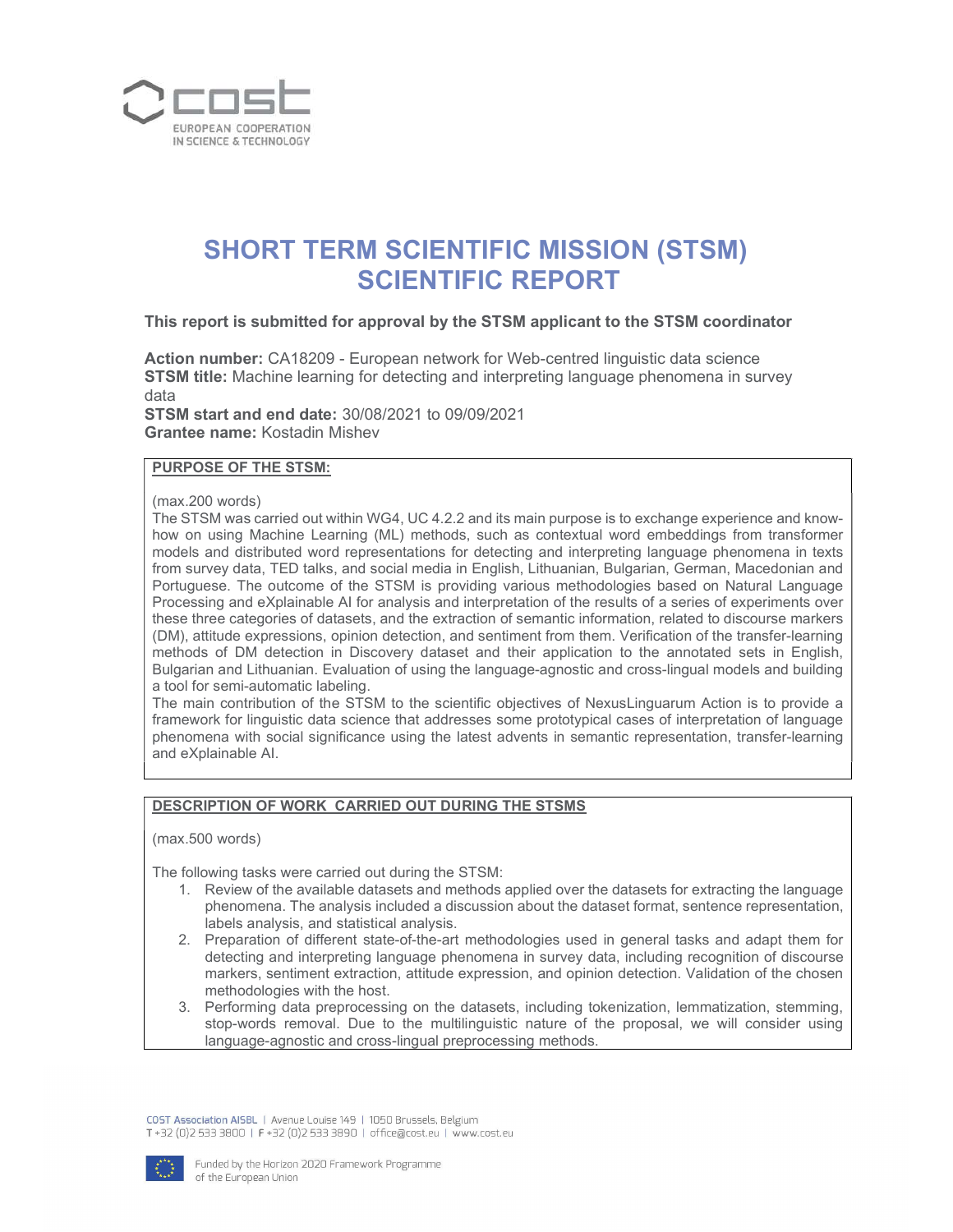

- 4. Preparation of scripts for classification NLP models that we decided to use for our tasks. Unsupervised domain data model training and supervised fine-tuning depending on the task. Due to the cross-lingual nature of the study, we started the analysis with distributed word representation incorporating subword information using the FastText word embeddings and LASER sentence embeddings. On the one hand, FastText provides cross-lingual embeddings, and on the other hand, LASER provides language-agnostic sentence embeddings, so we found them suitable for this task. The text-classification model includes convolutional units combined with attention layers. Next, we developed the study to include the latest NLP transformers, including XLM-RoBERTa-large, representative of cross-lingual language models, and La-BSE, as language-agnostic sentence encoder. First, we had to pretrain them on the domain data, and next, we fine-tuned them by adding an additional layer that performs text classification.
- 5. The setup of the previous models was applied for the discourse marker detection text classification task. English, Bulgarian and Lithuanian text corpora were already annotated, so we performed separate evaluations per dataset. Each of the datasets was split into training and testing datasets using the ratio 75%:25% accordingly. The models were trained/fine-tuned on the training set, and the evaluation was performed on the test set. Afterward, the cross-lingual and language-agnostic nature of the task was observed. Each of the cross-lingual models, FastText and XLM-RoBERTa, was trained/fine-tuned on the English dataset and evaluated on the datasets from the other languages to examine the ability to transfer the knowledge obtained in the English language and applied in the different languages whose corpus were already annotated: Bulgarian and Lithuanian. Finally, the language-agnostic nature of discourse marker detection was explored by training LASER and La-BSE as sentence encoders in the English dataset and applied to the Bulgarian and Lithuanian datasets.
- 6. A multi-class classification method was developed and evaluated on the Discovery dataset. The model used in the evaluation was XLM-RoBERTa-Large.
- 7. After evaluating the language-agnostic methods, the La-BSE model trained on the English dataset was leveraged to aid in annotating the unannotated corpus, including German, Portuguese, and Macedonian datasets.

The SHAP, a method from eXplainable AI (XAI), was used to explain the cross-lingual and language-agnostic model decisions when identifying the discourse markers in the sentence.

#### DESCRIPTION OF THE MAIN RESULTS OBTAINED

The Corpora are TED talks, a parallel corpus containing data from 6 languages, using the publicly available TED Talk transcripts. It is an ongoing expansion of TED-EHL parallel corpus published in LINDAT/CLARIN-LT repository http://hdl.handle.net/20.500.11821/34. The multilingual corpus contains alignments of Lithuanian, Bulgarian, Portuguese, Macedonian, and German languages with English as pivot language with a size of 1.3 million sentences. Secondly, we constitute a vocabulary of multiword expression that can play the role of discourse markers in text based on theoretical insights by Schiffrin (1987) and classification provided by Fraser(2009). The next step was the manual annotation of the 2428 English-Bulgarian-Lithuanian aligned sentences containing the multiword expressions (MWE) as discourse markers or content expressions (1 or 0). Probably we will publish the parallel corpus of the 6 languages on CLARIN.

Due to the binary nature of the task, Discourse Marker (DM) detection in a sentence, as the primary evaluation metrics, we choose Matthews Correlation Coefficient (MCC). MCC is widely used in assessing binary classification performance with a range between -1 (completely wrong classifier) and 1 (completely accurate classifier). Additionally, it provides a balanced measure since it takes into consideration true and false positives and negatives.

Table 1. presents the evaluation results achieved using the cross-lingual methods, FastText and XLM-RoBERTa-large, applied on DM detection in a sentence, when all text-corpus were considered separately per language. Each of the datasets was split into train and test using the ratio 75%:25% accordingly. Figure 1. visualizes the results achieved by XLM-RoBERTa-large using a confusion matrix.

The results prove the power of the contextual XLM-RoBERTa-large's embeddings since they outperform the distributed word embeddings provided by FastText in the evaluated languages (EN, BG, LT). Furthermore, it means that transformer architecture is more appropriate for DM detection tasks. This result can be considered a reference in future research by the workgroup.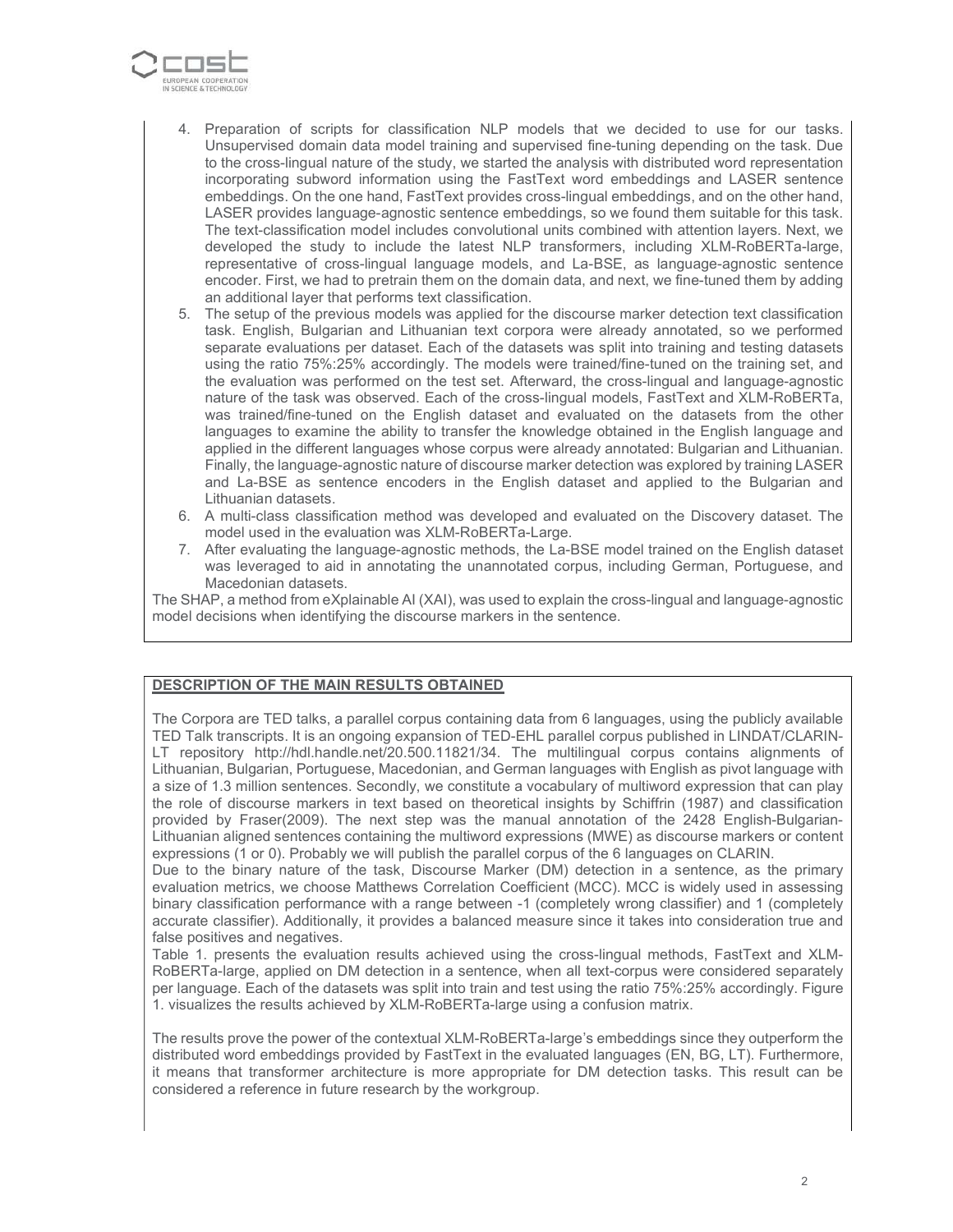

| <b>Model</b>            | <b>Accuracy</b> | <b>Precision</b> | Recall | <b>Specificity</b> | F1-Score | <b>MCC</b> |
|-------------------------|-----------------|------------------|--------|--------------------|----------|------------|
| <b>FastText (EN)</b>    | 0.4558          | 0.6515           | 0.1928 | 0.8467             | 0.2976   | 0.0507     |
| FastText (BG)           | 0.5764          | 0.6457           | 0.6457 | 0.4733             | 0.6457   | 0.1191     |
| <b>FastText (LT)</b>    | 0.9321          | 0.9369           | 0.9942 | 0.0548             | 0.9647   | 0.1285     |
| <b>XLM-ROBERTa (EN)</b> | 0.918           | 0.890            | 0.786  | 0.913              | 0.903    | 0.808      |
| <b>XLM-ROBERTa (BG)</b> | 0.826           | 0.826            | 0.830  | 0.822              | 0.829    | 0.652      |
| XLM-RoBERTa (LT)        | 0.8289          | 0.9899           | 0.8242 | 0.8904             | 0.8995   | 0.4393     |

Table 1. Results achieved on datasets in different languages using cross-lingual methods



Figure 1. Confusion Matrix of XLM-RoBERTa-large results

In Table 2, the results using language-agnostic methods are presented. In this case, we fine-tuned Facebook's LASER and Google's La-BSE, both representatives of language-agnostic sentence representation models, with the English dataset and evaluated on the Bulgarian and Lithuanian datasets. La-BSE showed better results compared to the LASER encoder. It is worth noting that the set of discourse markers is different for each language, but in this research, the language-agnostic models extracted only the inherent set of DMs for the pair of languages, and the methods from XAI helped us to discover this conclusion.

| Model       | <b>Accuracy</b> | <b>Precision</b> | Recall | <b>Specificity</b> | <b>F1-Score</b> | <b>MCC</b> |
|-------------|-----------------|------------------|--------|--------------------|-----------------|------------|
| LASER (BG)  | 0.628           | 0.652            | 0.567  | 0.654              | 0.631           | 0.382      |
| LASER (LT)  | 0.742           | 0.876            | 0.832  | 0.231              | 0.843           | 0.082      |
| La-BSE (BG) | 0.727           | 0.740            | 0.709  | 0.745              | 0.724           | 0.455      |
| La-BSE (LT) | 0.834           | 0.941            | 0.876  | 0.288              | 0.907           | 0.123      |

Table 2. Language-Agnostic Methods Results

Additionally, we harnessed the language-agnostic model La-BSE, which outperformed Facebook's LASER in the previous step, to develop a semi-automatic annotation tool. This tool will support the linguists to easily annotate the unannotated text-corpus in English, Bulgarian, Lithuanian, German, Macedonian, and Portuguese with the appropriate label for DM presence. The number of automatically annotated sentences that we supported by developing the tool is given in Table 3.

| Language         | <b>Number of sentences</b> |
|------------------|----------------------------|
| English          | 33.028                     |
| <b>Bulgarian</b> | 17.399                     |
| Lithuanian       | 2.982                      |
| German           | 15.851                     |
| Macedonian       | 2.845                      |
| Portuguese       | 4.398                      |

Table 3. The number of unannotated sentences labeled automatically with the developed languageagnostic method for DM detection.

Our work presents the ground work to go towards extracting discourse markers and representing in LLOD the discourse relations, the semantic and pragmatic information they provide to the communication.